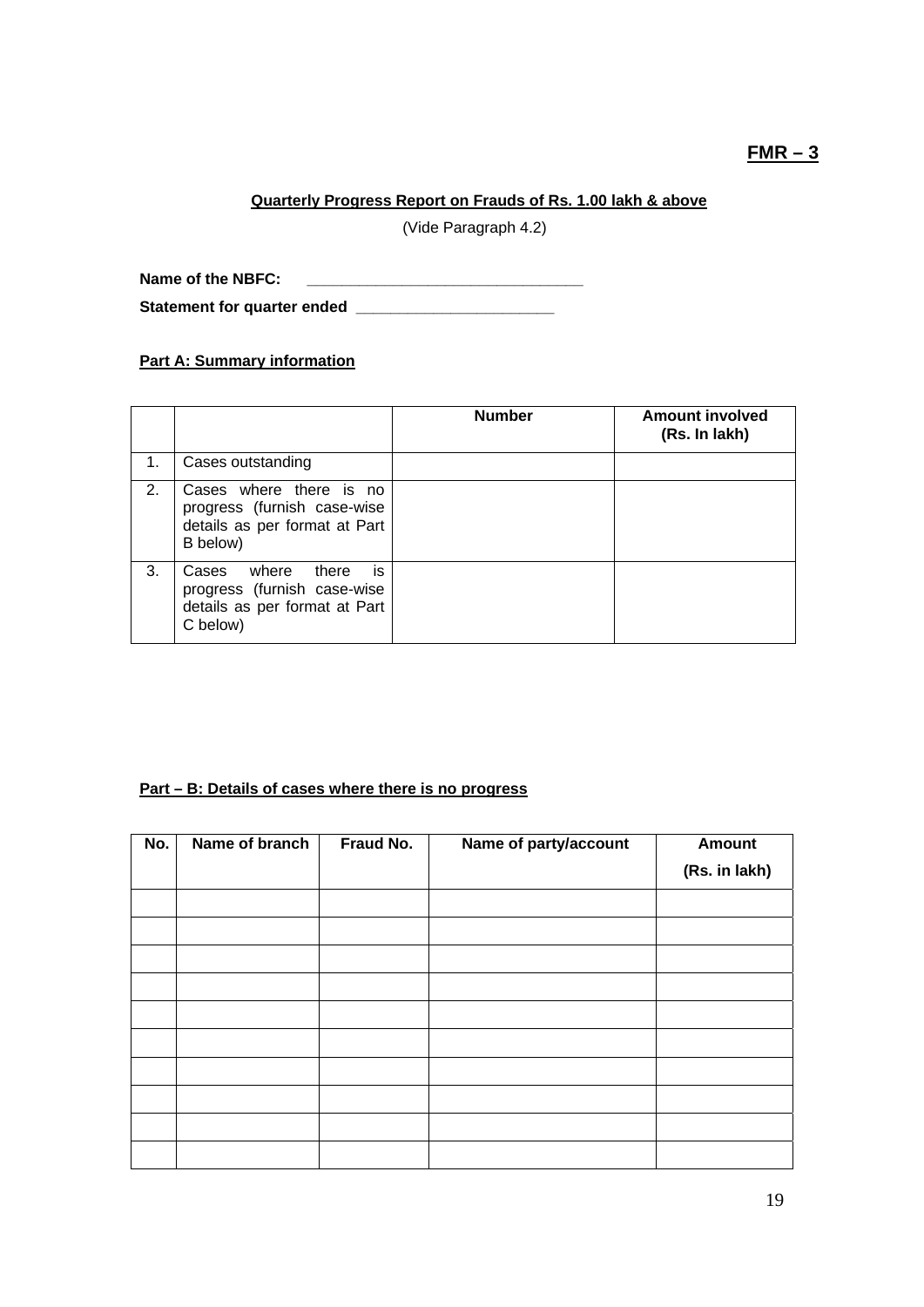**Part – C: Case-wise details of progress**

investigation

report by Police

c) Date of submission of investigation

|     | Name of party/account:<br>Name of branch/office:<br><b>Amount involved</b><br>(Rs in lakh)<br>Fraud No : |  |
|-----|----------------------------------------------------------------------------------------------------------|--|
| 1.  | Date of first reporting                                                                                  |  |
| 2.a | Date of filing recovery suit with<br><b>DRT/Others</b>                                                   |  |
| b   | Present position                                                                                         |  |
| 3.  | Recoveries made up to the end of the<br>last quarter (Rs. in lakh)                                       |  |
| 4.  | Recoveries made during the quarter<br>(Rs. In lakh)                                                      |  |
|     | a) From party/parties concerned                                                                          |  |
|     | b) From insurance                                                                                        |  |
|     | c) From other sources                                                                                    |  |
| 5.  | Total recoveries (3+4) (Rs. in lakh)                                                                     |  |
| 6.  | Loss to the NBFC (Rs in lakh)                                                                            |  |
| 7.  | Provision held (Rs in lakh)                                                                              |  |
| 8.  | Amount written off (Rs in lakh)                                                                          |  |
| 9.  | a) Date of reporting case to Police                                                                      |  |
|     | b) Date of completion of Police                                                                          |  |